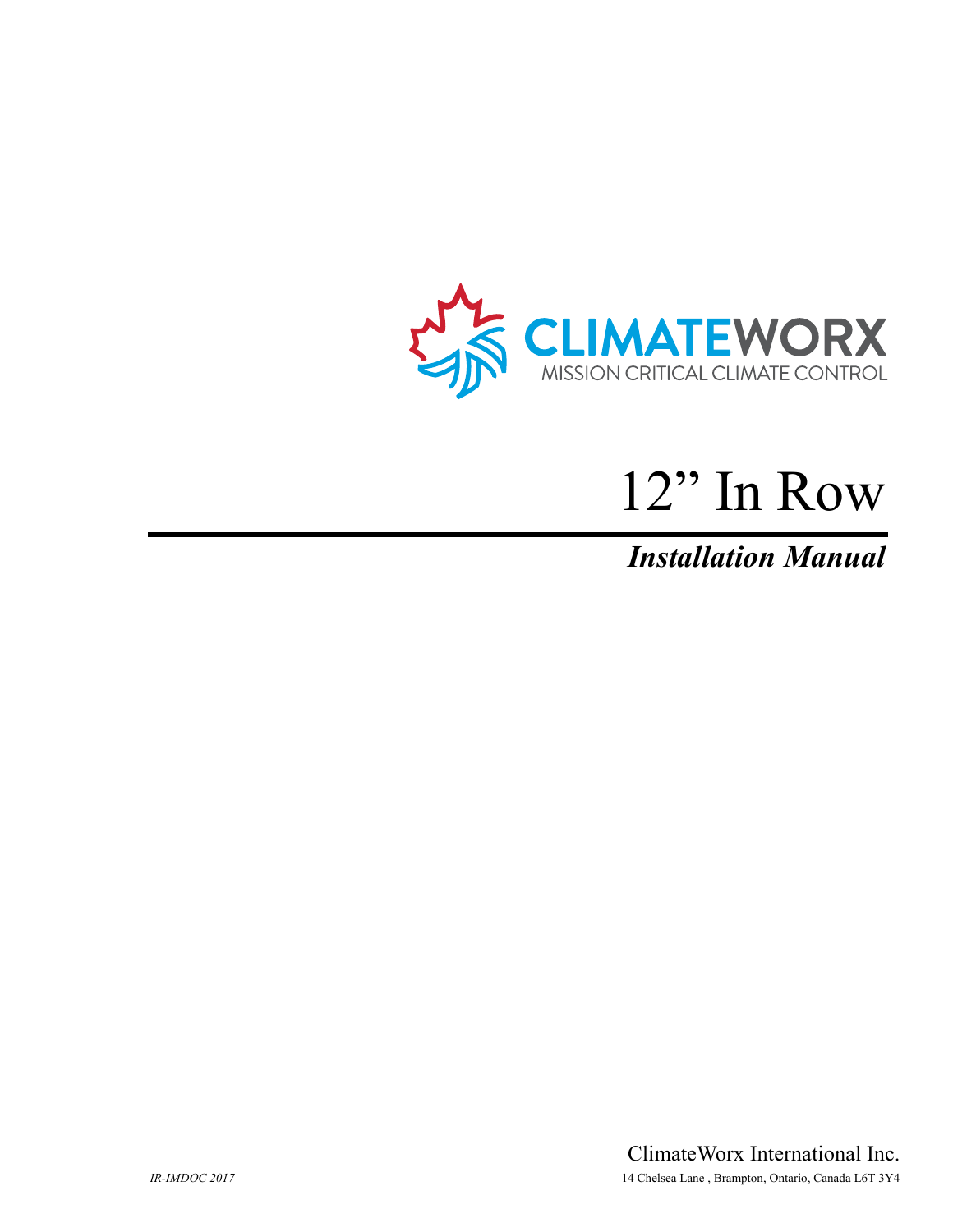*In Row Installation Manual*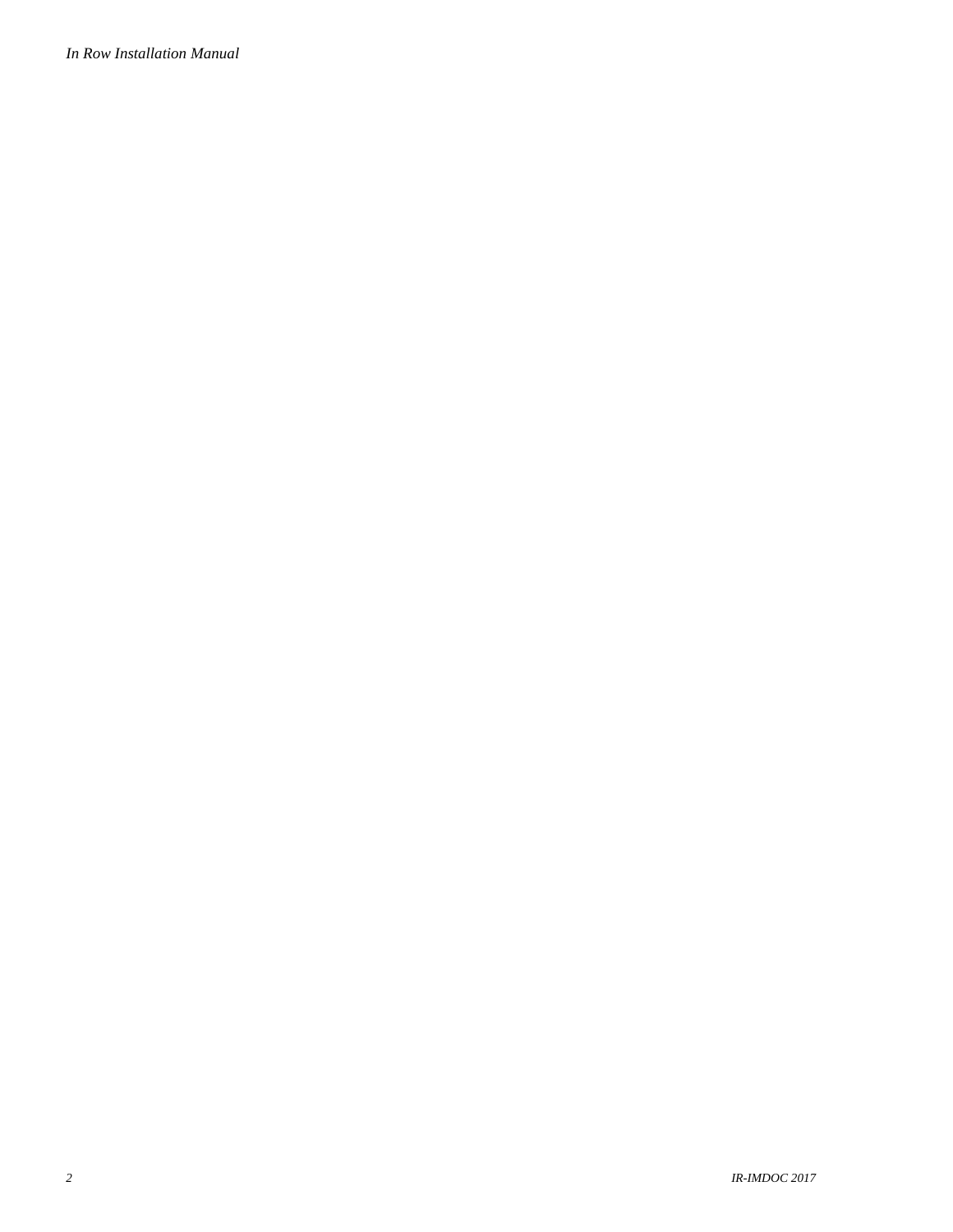### **Table of Contents**

| 14 |
|----|
|    |
|    |
|    |
|    |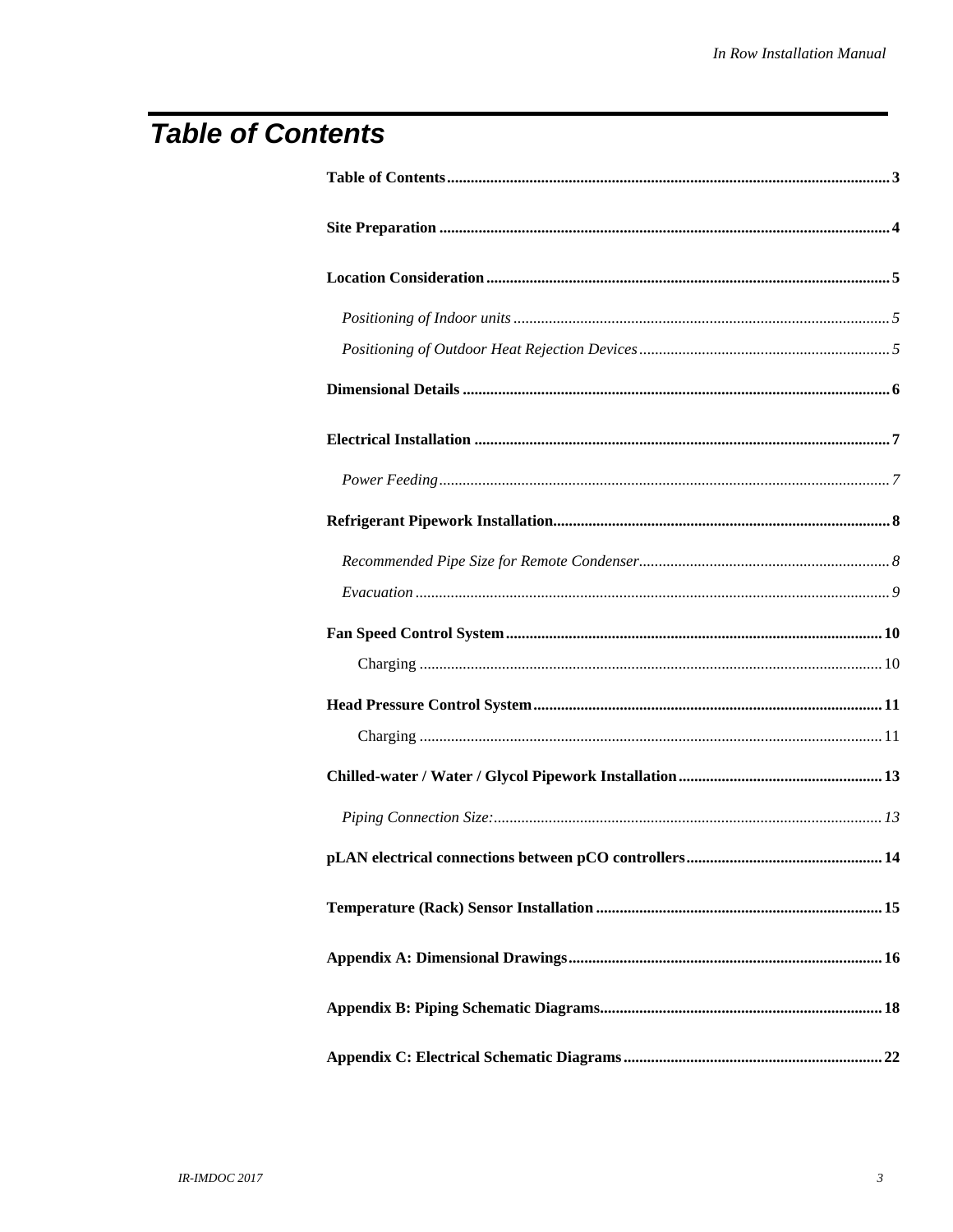### *Site Preparation*

In order to maximize operating efficiency and performance, the following areas should be observed at the site-planning stage:

- The room should be surrounded with a vapor seal to eliminate moisture migration through the building structure. Windows should be sealed and at least double-glazed to prevent sweating. All door jams should fit tightly and should not have any grilles in them. Polyethylene film type ceiling, vinyl wallpaper or plastic based paint on the walls and slabs are recommended to minimize absorption and transmission of moisture into the room.
- Owing to a generally small population, a typical room should have fresh air kept at only about 5% of the re-circulated air. This provides enough ventilation for personnel and pressurizes the room to prevent dust from entering through leaks. The incoming fresh air must be filtered very closely, and preferably pretreated. Otherwise heating, cooling, humidifying and dehumidifying loads of the incoming fresh air should be taken into account in determining total loading requirements.
- All cables and piping should be carefully routed to lower resistance to the distribution of conditioned air and to avoid the blockage of air-paths to any portion of the room. As a good practice, all cables and piping running under the raised floor should be mounted horizontally and whenever possible, routed to run in parallel with the air-path.
- In order to obtain the most effective air distribution, units should not be located too close together. Attention should be taken to avoid locating the units in an alcove or an extreme end of a long narrow room.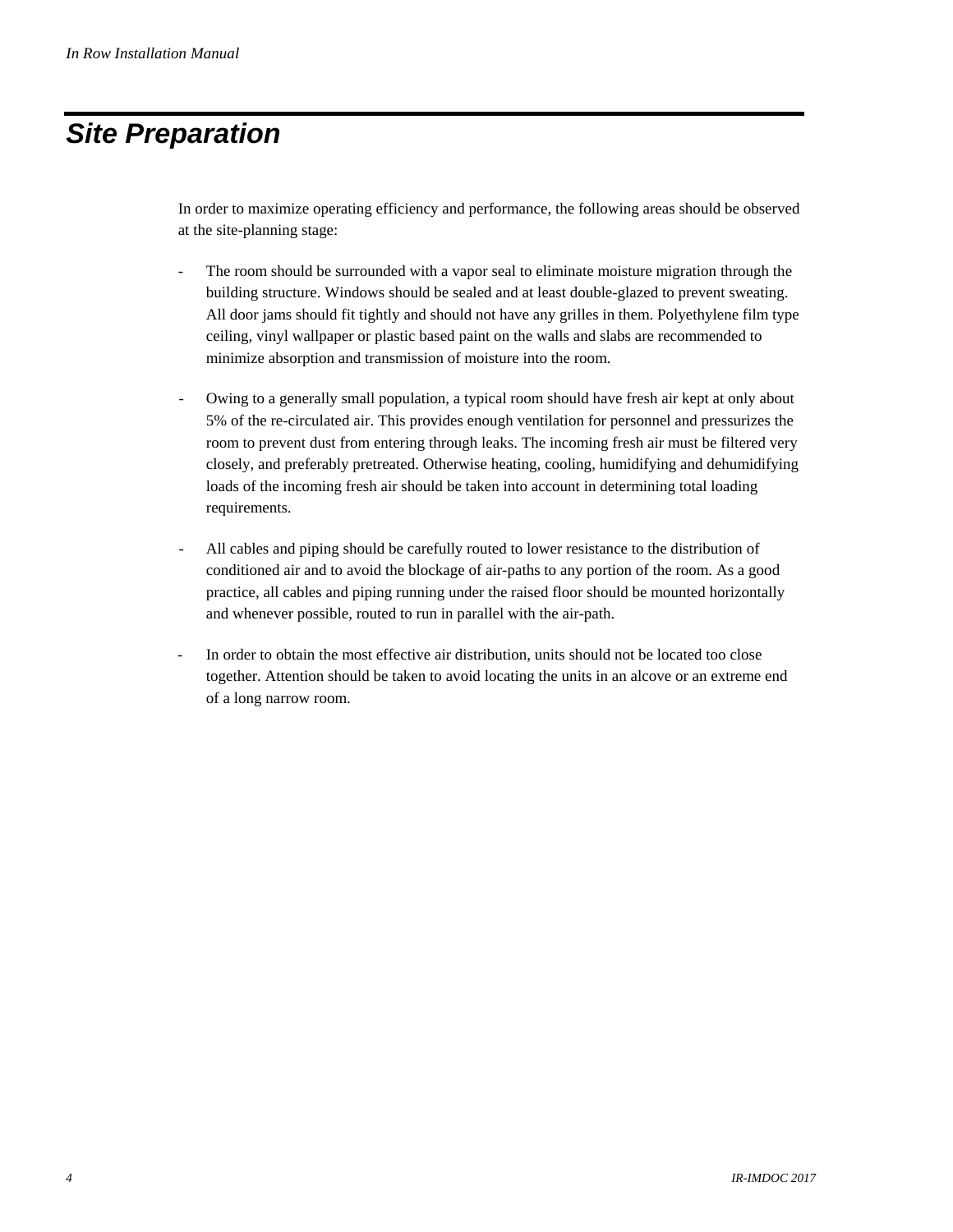### *Location Consideration*

#### *Positioning of Indoor units*

The In Row units are designed to be placed next to or in between server cabinets and racks. The flooring system should be provided with sufficient pedestal supports underneath to support the unit. The unit is provided on casters for easy movement into location and then must be leveled with the 4 leveling bolts and secured on at least one side to a server cabinet or rack.

The room layout should provide 27-1/2" (700mm) service clearance in the front and rear of the unit for the routine service and maintenance. Side access increases serviceability.

#### *Positioning of Outdoor Heat Rejection Devices*

The outdoor heat rejection devices such as air-cooled condensers and glycol coolers should be located as close to the indoor unit as possible. From a security and environment standpoint, the outdoor heat rejection devices should be installed away from public access and occupied spaces where low ambient sound level is required.

In order to avoid short circuiting and inter unit re-circulation, outdoor heat rejection devices should be located at least 1.2m (4 ft.) away from any walls or obstructions or 2.4m (8ft), from adjacent units. To ensure maintenance-free operation, outdoor heat rejection devices should be located away from the areas that are continuously exposed to loose dirt and foreign materials that may clog the coil.

The outdoor heat rejection devices should be firmly secured on steel supports or concrete plinths.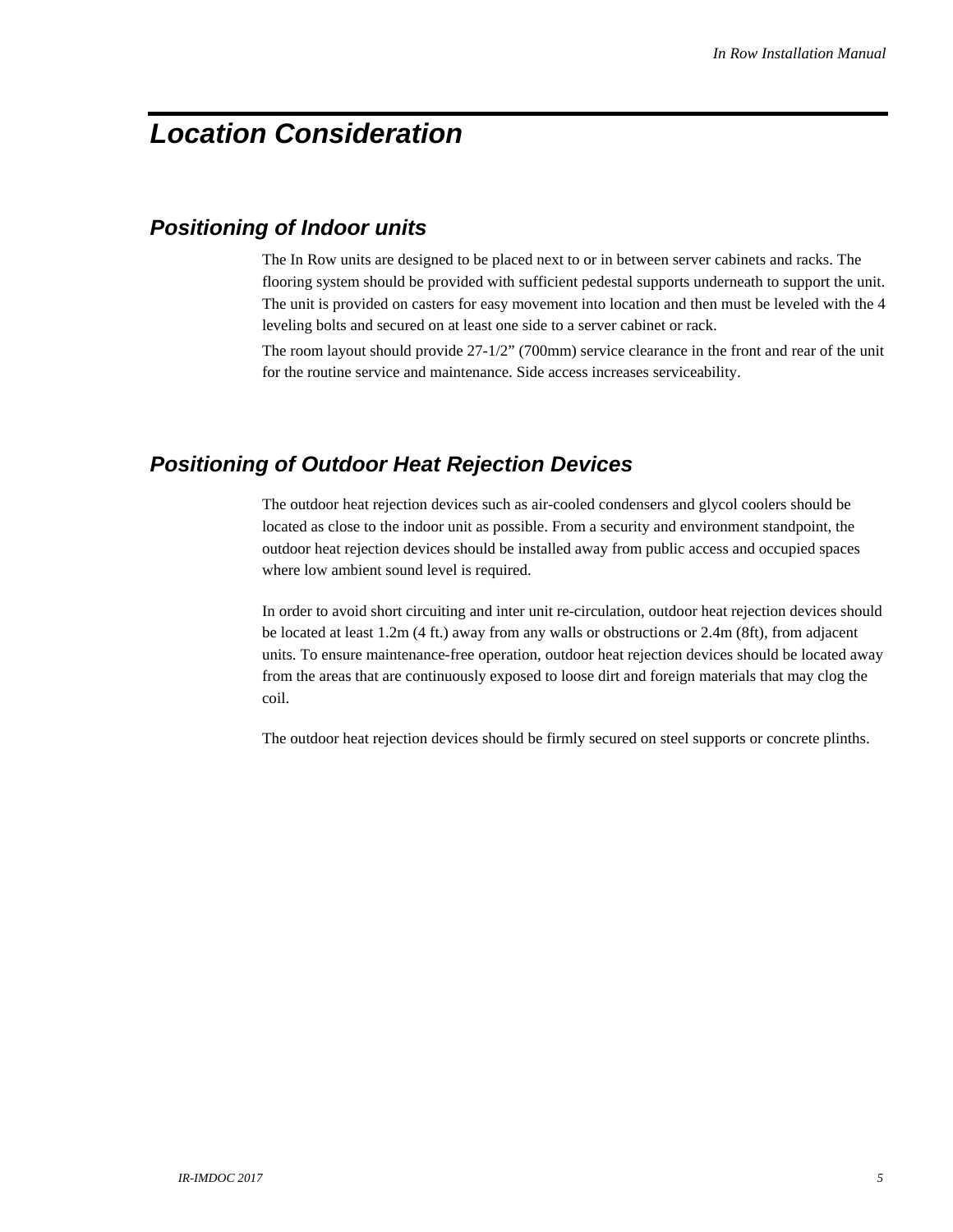### *Dimensional Details*

The following tables summarize the dimensional detail drawing number for In Row unit with standard options. Please refer to Appendix "A" for the dimensional detail drawings.

For units with a special option or configuration, please consult factory for details.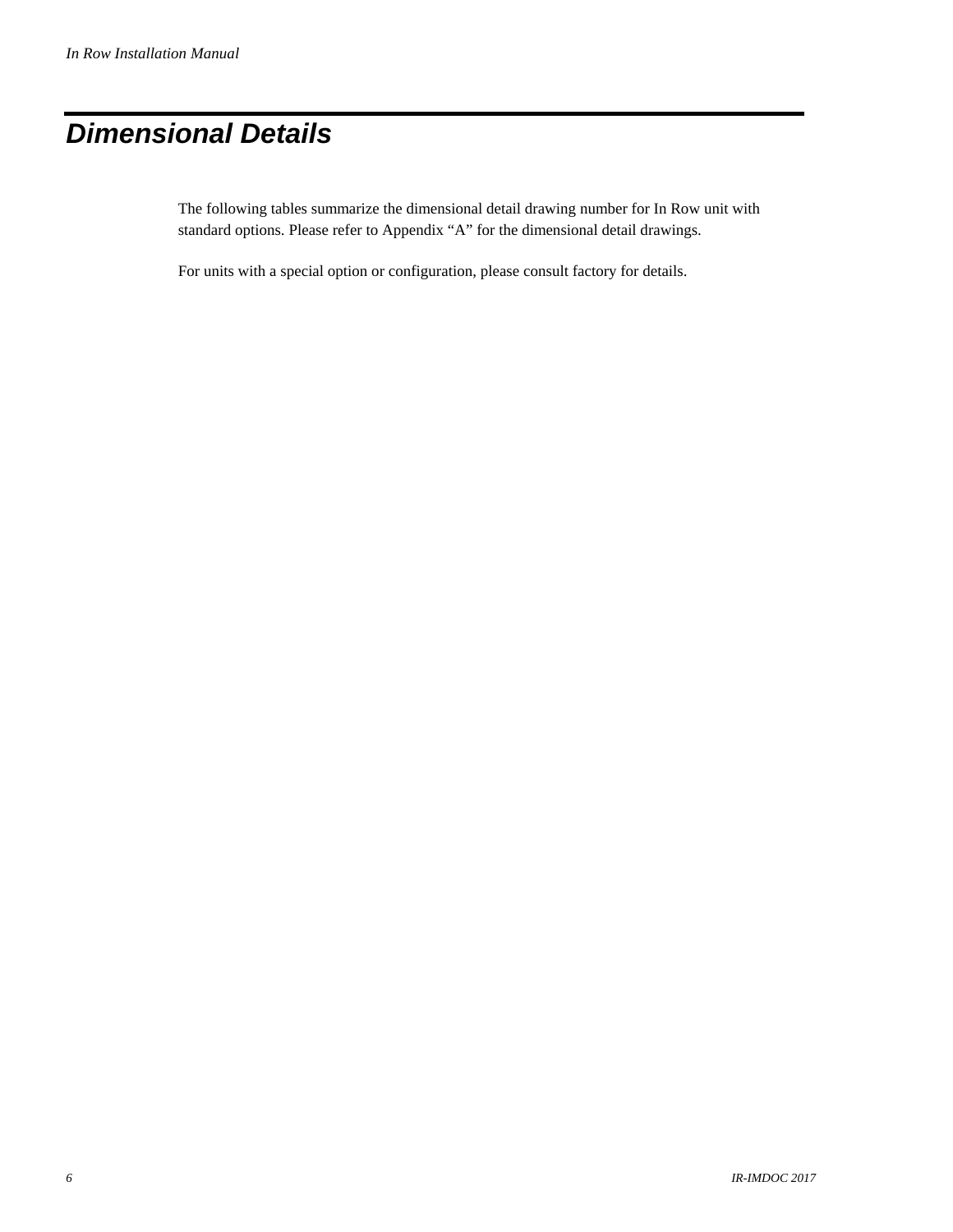### *Electrical Installation*

### *Power Feeding*

All models are fitted with a 3-pole main isolator, neutral and earth terminal, which are located at the lower right corner of the power panel.

The isolator and terminals will accept cables up to AWG #2 (35mm²) gauge. The power cables should be sized in accordance with local and national codes. Refer to the "Electrical Data" section in the Technical Data Manual for current requirements.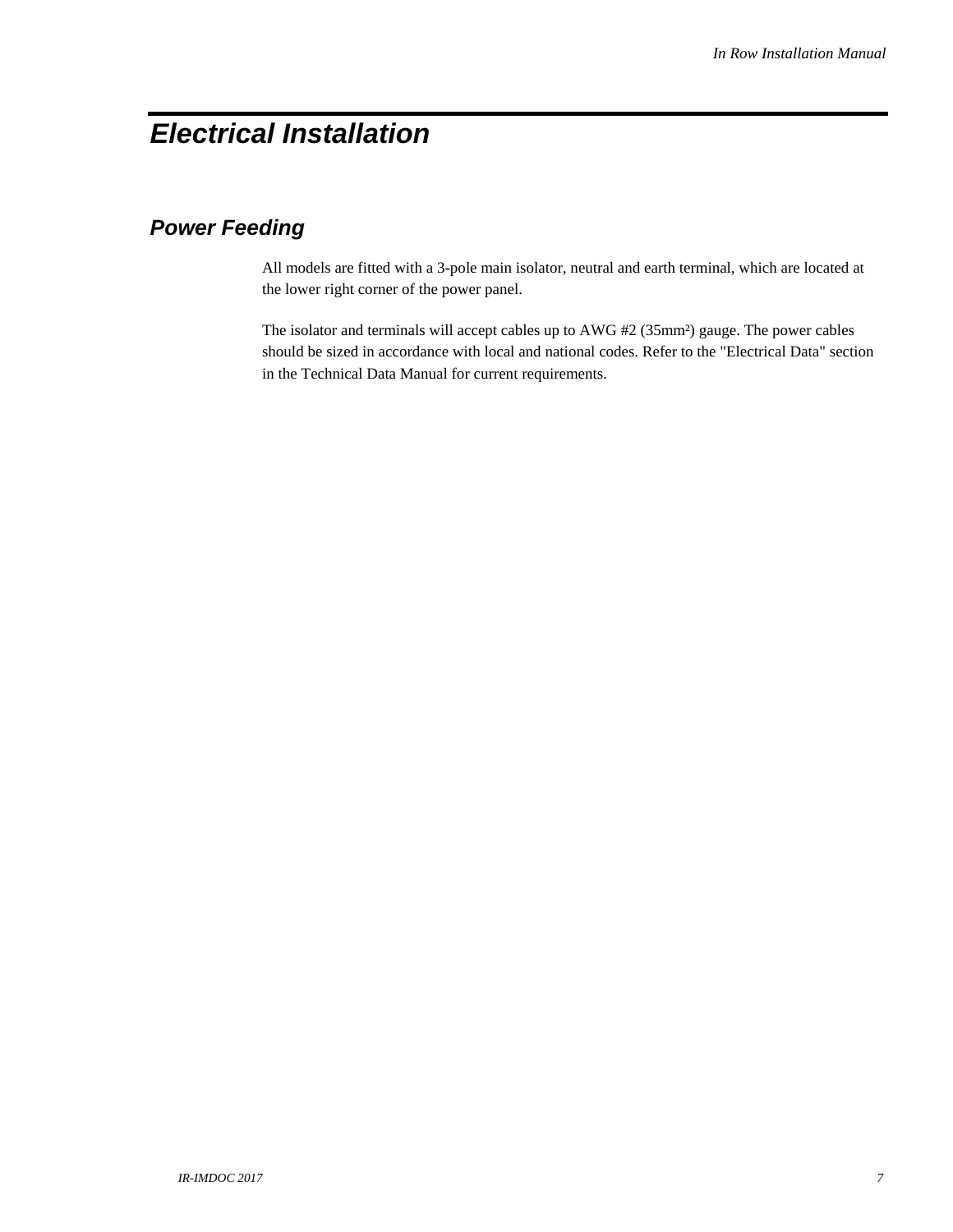### *Refrigerant Pipe work Installation*

Good practice should always be followed when connecting refrigerant piping in direct expansion systems.

As many of the operational problems encountered in a refrigeration system can be traced back to improper design and installation of refrigerant piping, it is essential that the following guidelines be observed:

- Use clean and dehydrated refrigeration quality tubing with both ends sealed.
- Cut and form tubes carefully to avoid getting dirt or metal particles into the refrigeration lines. Never use a hacksaw to cut the tubing.
- Once the system is open, complete the work as quickly as possible to minimize ingress of moisture and dirt into the system. Always put caps on ends of tubes and parts not being worked on.
- To prevent scaling and oxidation inside the tubing, pass an inert gas such as nitrogen through the line while carrying out brazing, silver soldering or any other welding processes.
- It is recommended that quality refrigeration solder (95% tin, 5% silver) be used for its excellent capillary action.
- Use minimum amount of solder flux to prevent internal contamination of the piping. Use flux with care as it is usually acidic in nature.
- Install a trap at the bottom of the vertical riser of a hot gas line and a trap for every 20 ft. (6m) in elevation to collect refrigerant and lubrication oil during off cycle.
- Insulate liquid lines that may be subjected to high heat gains. Insulate low level discharge lines to avoid burning due to accidental contact.
- Design and arrange refrigerant piping for the remote condenser in such a way so that adequate velocity of refrigerant can be maintained to prevent oil trapping. Recommended pipe sizes are tabulated as follows:

| length<br>Eq. | $\sqrt{2}$<br>ں ،     | יחר<br>∠⊾ | 30'  | 40   | 50                  | 75                | 100          | 125         | 150'       |
|---------------|-----------------------|-----------|------|------|---------------------|-------------------|--------------|-------------|------------|
| Hot gas       | ייר <i>יו</i><br>17 Z | 5/8"      | 5/8" | 5/8" | 5/8"                | 3/4"              | 3/4"         | 3/4"        | 3/4"       |
| Liquid        | 3/8"                  | 3/8"      | 3/8" | 3/8" | /2"<br>' / <u>'</u> | $\sqrt{2}$<br>╹╵┷ | 1/2"<br>17 L | /2"<br>17 Z | 1/21<br>╵╵ |

#### *Recommended Pipe Size for Remote Condenser*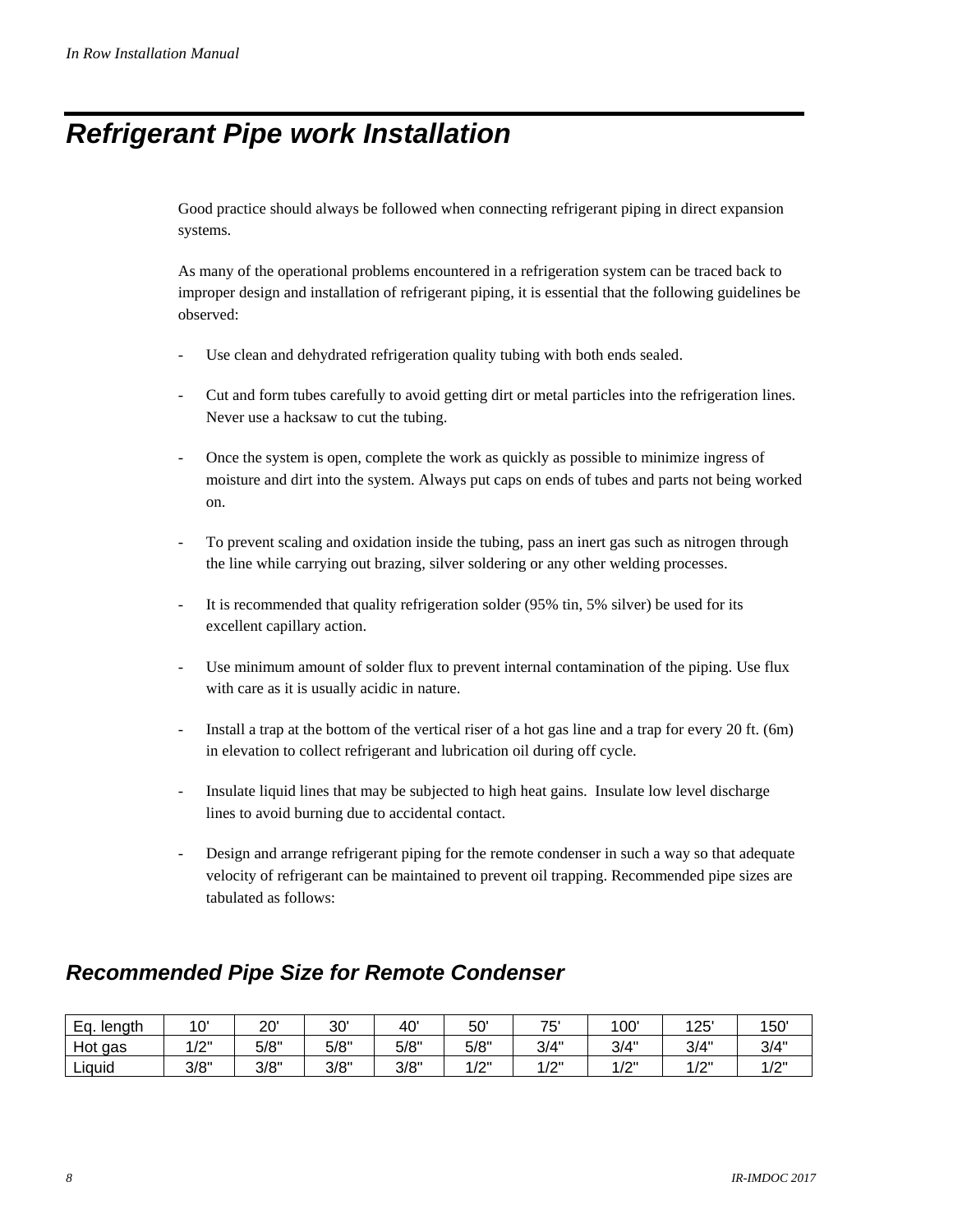#### *Evacuation*

The procedure for leakage testing and evacuation of the system is as follows:

- 1. Disconnect all line voltage fuses except the fuses for control transformers. Using the test mode, energize fan and all solenoid valves. (See Carel User's Guide) Open liquid line hand valve.
- 2. Connect a gauge manifold to the compressor suction and discharge ports.
- 4. Charge the system with dry nitrogen to approximately 150 psig.
- 5. Leave pressure in system for at least 12 hours. If pressure holds, continue with next step. If the pressure drops detect and seal leak before continuing.
- 6. Release all pressure.
- 7. Connect a vacuum pump to the compressor suction and discharge port with refrigerant or high vacuum hoses. Provide an isolating valve and a pressure gauge for pressure checking.
- 8. Evacuate the system to an absolute pressure not exceeding 1500 microns. Break the vacuum to 2psig with dry nitrogen. Repeat the evacuation process and then re-break the vacuum with dry nitrogen.
- 9. Evacuate to an absolute pressure not exceeding 500 microns. Let the vacuum pump run without interruption for minimum two hours.
- 10. Stop the vacuum pump. Break the vacuum and weigh in the system charge. Charge with Liquid state only of R410A (see nameplate for operating gas) through the discharge side of the compressor.
- 11. Allow the pressure to equalize.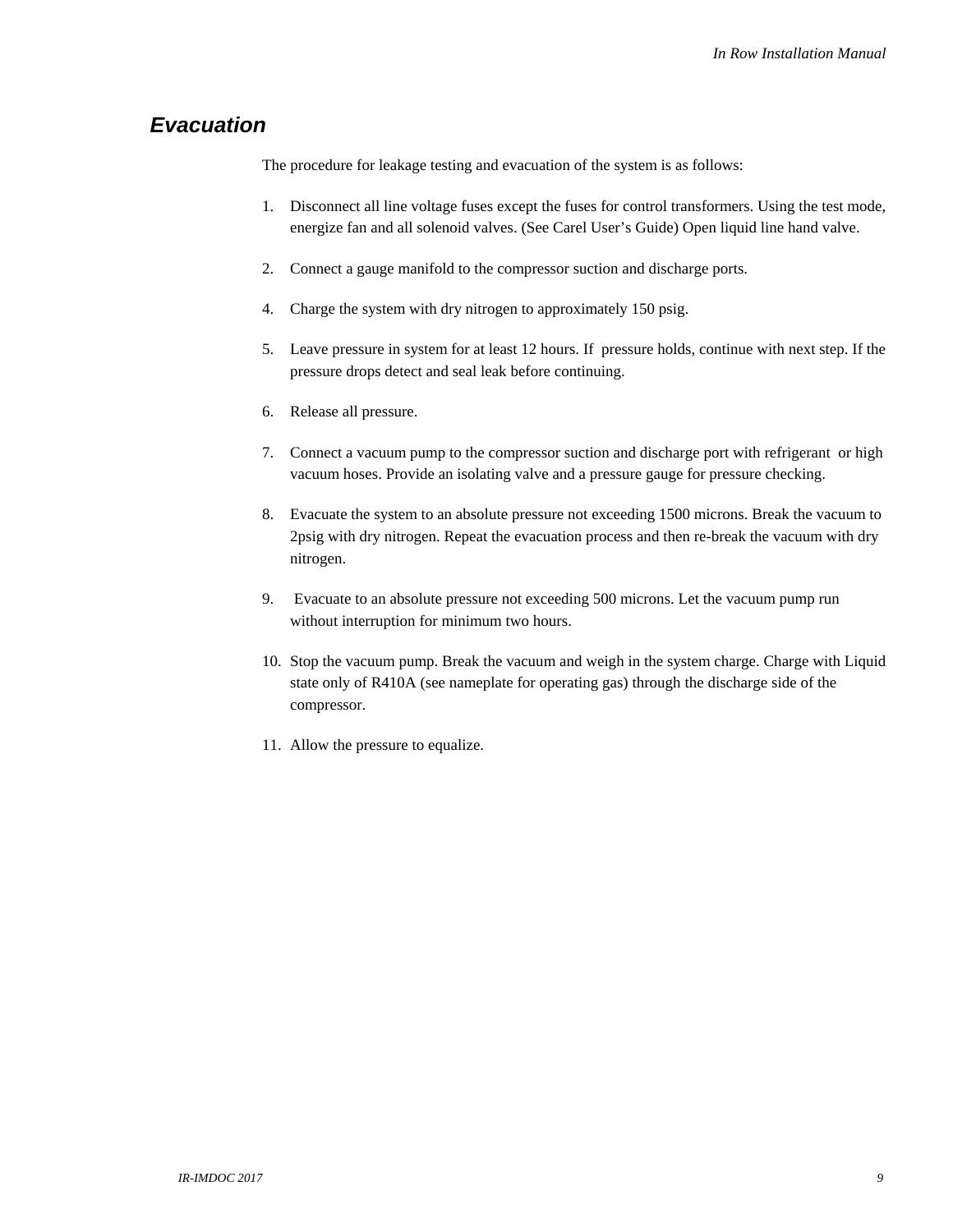### *Fan Speed Control System*

The fan speed control system maintains not only a constant condensing pressure over a wide range of climatic conditions but also high sensible cooling for the evaporator so that re-humidification is rarely required throughout the year.

A pressure-sensitive fan speed controller is employed in the fan speed control system. It regulates the condenser head pressure at low ambient temperatures by varying the airflow volume through the condenser.

Upon engaging the interlock contact in the indoor unit, the fan speed controller will directly sense the changes in the refrigerant head pressure and vary the output voltage from 15% to 97% of the applied voltage.

#### *Charging*

Proper performance of the system depends largely on proper charging. Adhere to the following guidelines for charging:

- 1. Open the main isolator and insert the fuses for the fans, control transformers and the compressor.
- 2. Close the main isolator and allow the compressor crankcase heater to operate for at least one hour.
- 3. Connect the gauge manifold to both discharge and suction rotalock valves, with a common connection to the refrigerant cylinder. Purge the lines and open the refrigerant cylinder vapor valve.
- 4. Start the compressor using the test mode to energize the main fan and compressor.
- 5. Open the suction connection on the gauge manifold. Modulate the rate of charging with the gauge manifold valve. Watch the discharge pressure closely during the charging operation to ensure that the system is not overcharged. It is a good practice to weigh the amount of gas added.
- 6. Charge the system until the sight glass is just clear of bubbles.
- 7. Compare the temperature of the liquid line leaving the condenser with the saturation temperature equivalent to the condensing pressure. Continue charging until the liquid line temperature is approximately 10-15°F below the condensing temperature.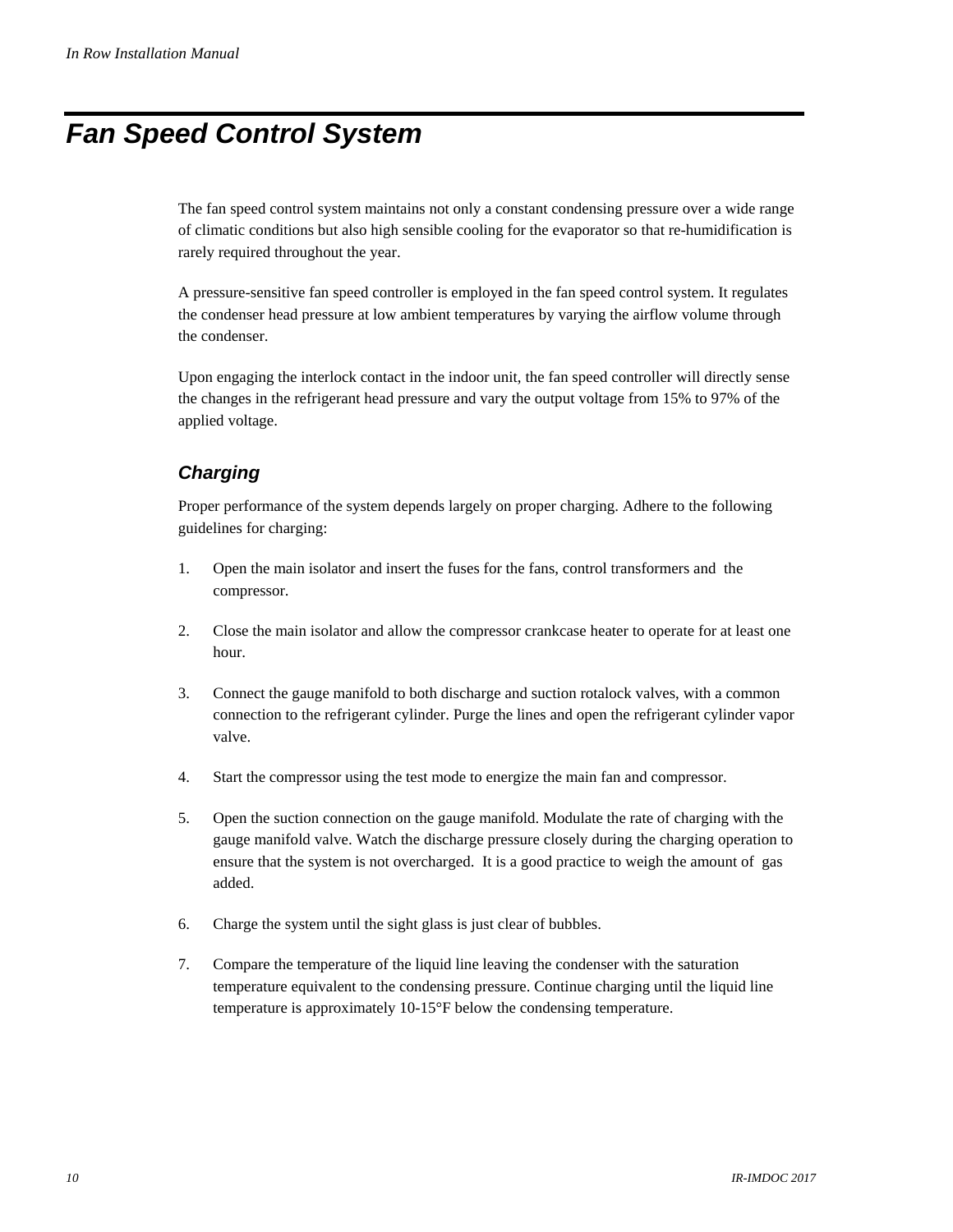### *Head Pressure Control System*

For condensers possibly subjected to extremely low ambient temperature, it is recommended that a head pressure control system be installed. This avoids starving the evaporator coil, with the consequence of oil clogging; short cycling on low pressure control, reduction of the system capacity and erratic expansion valve operation.

A drop in the condensing pressure often occurs in air-cooled systems as a result of low ambient conditions encountered during fall-winter-spring operation. Head pressure control renders part of the condenser surface inactive. The reduction of active condensing surface results in a rise in condensing pressure and hence provides a sufficient liquid line pressure for normal system operation. The head pressure control system allows operation at extremely low ambient temperature down to -40°F.

Climateworx uses a two-valve head pressure control with receiver, for factory ordered condensers. The ORI is located in the liquid drain line between the condenser and the receiver, and the ORD is located in a hot gas line bypassing the condenser.

During periods of low ambient temperature, the condensing pressure falls until it approaches the setting of the ORI valve. The ORI then throttles, restricting the flow of liquid from the condenser. This causes refrigerant to back up in the condenser thus reducing the active condenser surface. This raises the condensing pressure. Since it is really the receiver pressure that needs to be maintained, the bypass line with the ORD is required.

The ORD opens after the ORI has offered enough restriction to cause the differential between condensing pressure and receiver pressure to exceed 20psi. The hot gas flowing through the ORD serves to heat up the cold liquid being passed by the ORI. Thus the liquid reaches the receiver warm and with sufficient pressure to assure proper expansion valve operation. As long as sufficient refrigerant charge is in the system, the two valves modulate the flow automatically to maintain proper receiver pressure regardless of outside ambient.

#### *Charging*

When head pressure control is utilized, there must be enough refrigerant to flood the condenser at the lowest expected ambient and still have enough charge in the system for proper operation. After completing the evacuation procedures as in the fan speed control system, follow the following guidelines for charging:

- 1. Open the main isolator and insert the fuses for the fans, control transformers and the compressor.
- 2. Close the main power and allow the compressor crankcase heater to operate for at least one hour.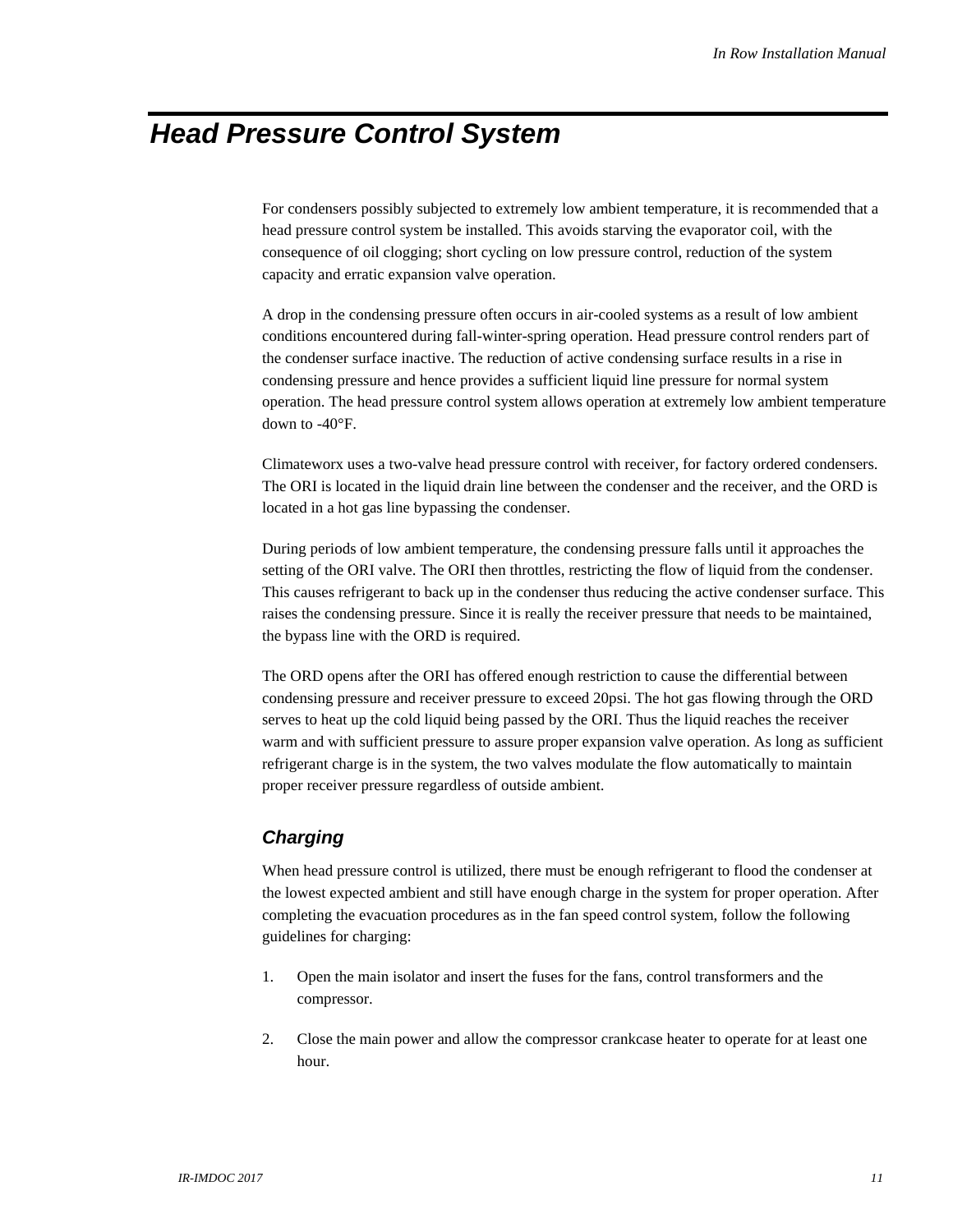- 3. Connect the gauge manifold to both discharge and suction service ports, with the common connection to the refrigerant drum. Purge the lines and open the refrigerant drum vapor valve.
- 4. Start the compressor using the test mode to energize the main fan and compressor.
- 5. Charge R410A in Liquid state only.
- 6. Open the suction connection on the gauge manifold. Modulate the rate of charging with the gauge manifold valve do not exceed 15psi differential. Watch the discharge pressure closely during the charging operation to ensure that the system is not overcharged.
- 7. Charge the system until the sight glass is just clear of bubbles. The system is now correctly charged for operating under head pressure control at the ambient temperature charging is being carried out. It is a good practice to weigh the amount of gas added.
- 8. If the system is designed to operate at ambient below the ambient that exists during charging, additional charge will have to be added now.
- 9. Read from the following table the percentage of condenser to be flooded at charging and that at the expected minimum ambient temperature, then calculated the difference:

| Ambient Temperature in °F | Percentage of Condenser to be Flooded |
|---------------------------|---------------------------------------|
| 70                        | $\boldsymbol{0}$                      |
| 65                        | $\mathbf{0}$                          |
| 60                        | 10                                    |
| 55                        | 24                                    |
| 50                        | 33                                    |
| 45                        | 41                                    |
| 40                        | 46                                    |
| 35                        | 52                                    |
| 30                        | 55                                    |
| 25                        | 59                                    |
| 20                        | 62                                    |
| 10                        | 66                                    |
| $\boldsymbol{0}$          | $70\,$                                |
| $-10$                     | 73                                    |
| $-20$                     | 76                                    |
| $-30$                     | 77                                    |
| $-40$                     | 79                                    |

- 10 Read the charge required for flooding the complete condenser to the required minimum ambient temperature from the condenser technical data manual.
- 11. Multiply the value found in Step 9 by the difference in percentages calculated in Step 8; this gives the additional charge required.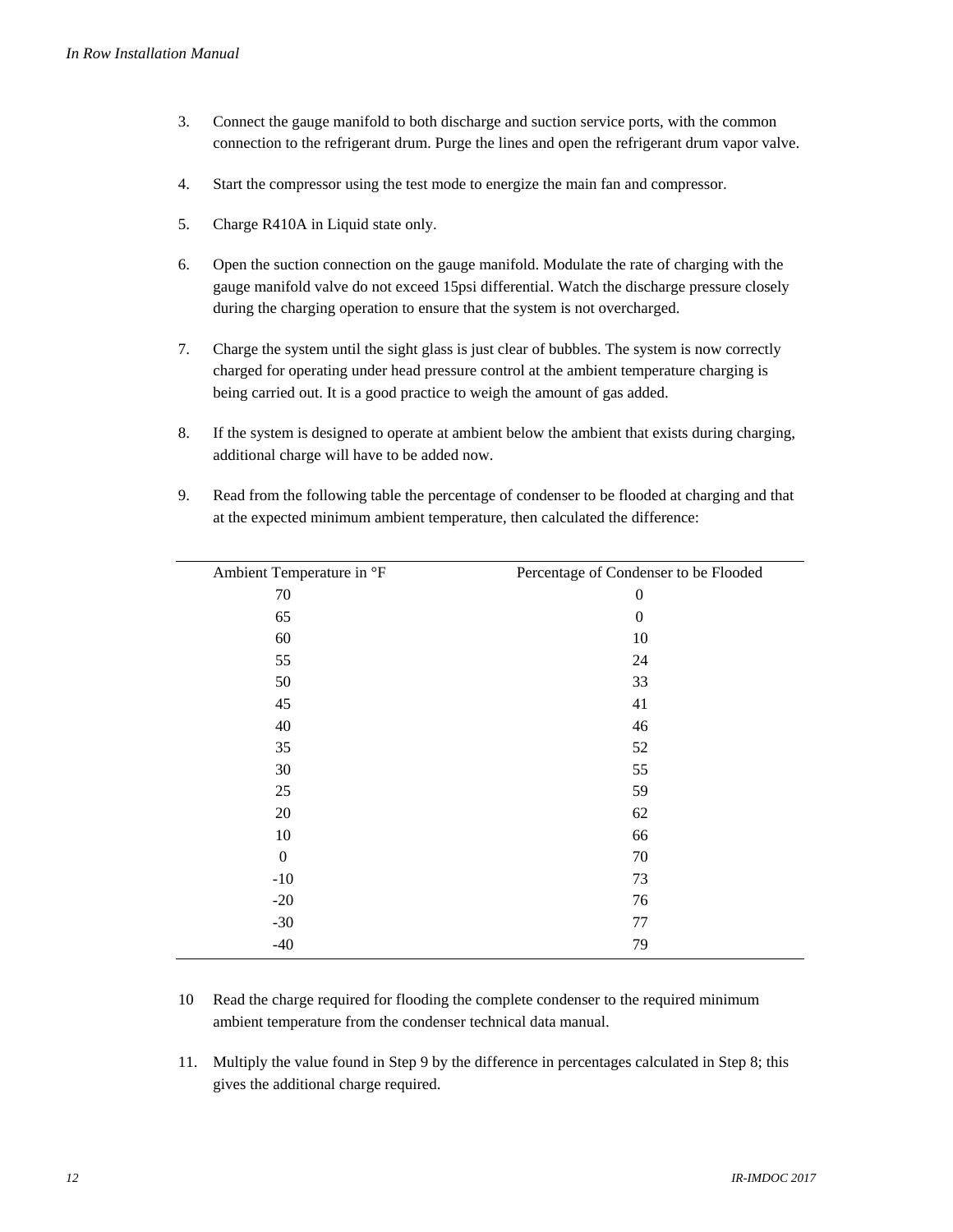### *Chilled-water / Water / Glycol Pipework Installation*

The Chilled-water / Water / Glycol pipework should be installed in accordance with the following recommendations:

- A manual shut-off valve should be installed at the supply and return pipes of each indoor unit for routine service and emergency isolation of the unit.
- Joints installed inside the room must be kept to a minimum. The system drain discharge point should be installed outside the room.
- Piping inside the building should be insulated to eliminate the possibility of condensation under low ambient conditions.
- Always use the reverse return system when two or more indoor units are served by the same source.
- For condensing water supplied from a cooling tower, adequate filtration and an inhibitor should be added in correct quantities to prevent the formation of scale and corrosion.
- Only ethylene glycol containing a corrosion inhibitor should be used. Automotive anti-freeze is unacceptable and must not be used in the Glycol system.

| % of ethylene glycol by weight | Minimum operating temperature ${}^{\circ}C$ ( ${}^{\circ}F$ ) |
|--------------------------------|---------------------------------------------------------------|
| 10                             | 0(32)                                                         |
| 20                             | $-5(23)$                                                      |
| 30                             | $-11.6(11)$                                                   |
| 40                             | $-20(-4)$                                                     |
| 50                             | $-32.2(-26)$                                                  |

#### - Concentration of glycol required depends on the minimum ambient temperature. The following glycol concentration is recommended:

#### *Piping Connection Size:*

| Liquid line                  | -odm | 1/2       |
|------------------------------|------|-----------|
| Hot gas line                 | -odm | 5/8       |
| Cooling coil condensate      | -odm | 3/4       |
| Chilled water (when req'd)   | -odm | $1 - 1/8$ |
| Condenser water (when req'd) | -odm | $1 - 1/8$ |

Odm – Outside diameter of copper pipe in inches for brazing/ soldering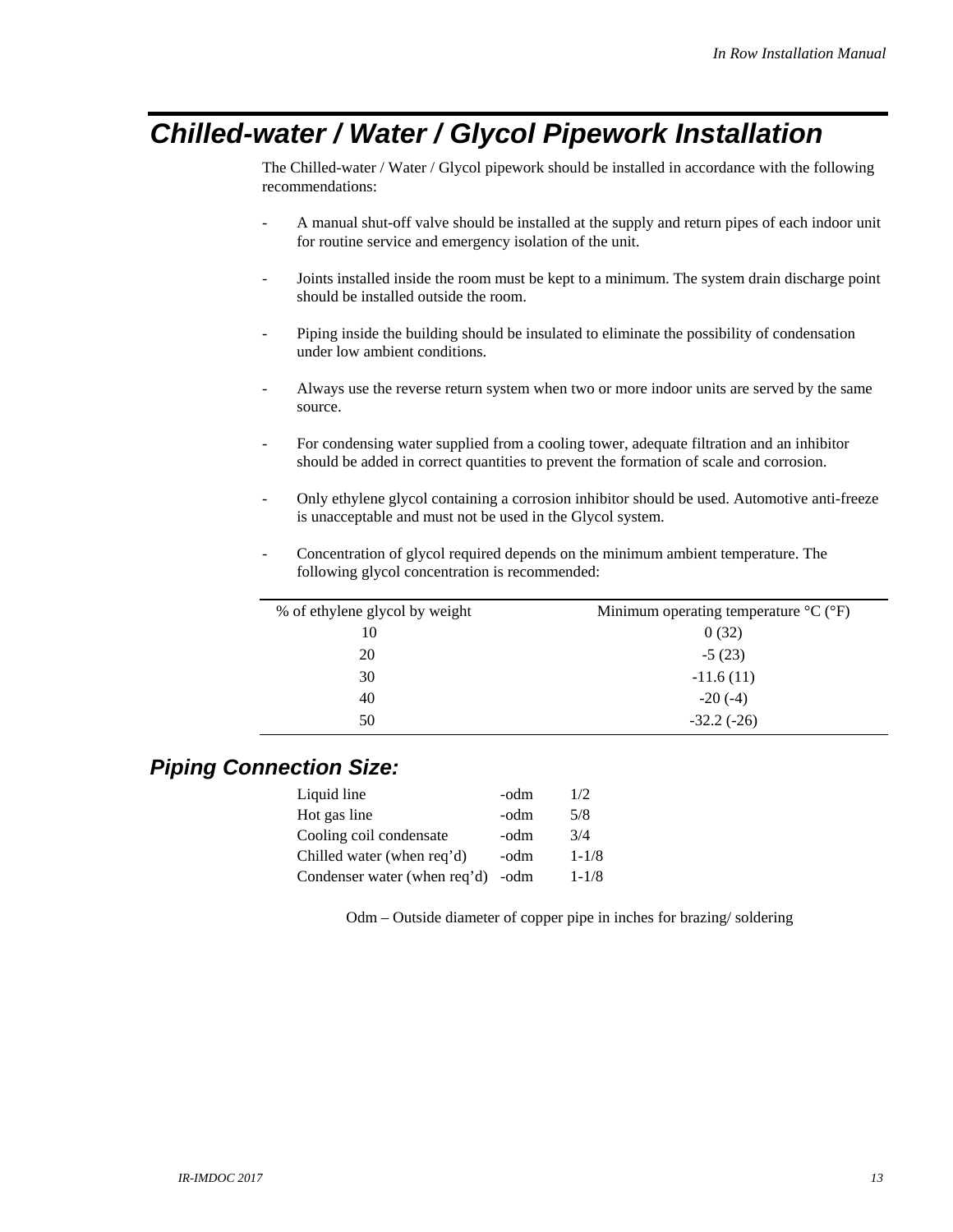### *pLAN electrical connections between pCO controllers*

The connection of the pCO controllers in the pLAN is carried out using an AWG20/22 shielded cable, twisted pair plus shield, with a capacitance between the wires of less than 90 PF/m.

**Maximum pLAN network length:** 500 m with AWG22 cable, twisted pair with shield. The boards are connected in parallel with reference to plug-in connection J11.

**Important:** Observe the network polarity: RX/TX+ on one board must be connected to RX/TX+ on the other boards; the same is true for RX/TX-.

The figure below shows a diagram of a number of boards connected in a pLAN network and powered by different transformers (with G0 not earthed), typical of a number of boards inside different electrical panels.



**Important Warnings:**

- The earth connection must be made to the same point in the earth line (same earth pole, for all the pCO boards)
- Class 2 safety transformers must be installed with the above configuration
- If the G0 terminals of the pCO controllers are connected together, connect the pLAN cable shield to one pCO only.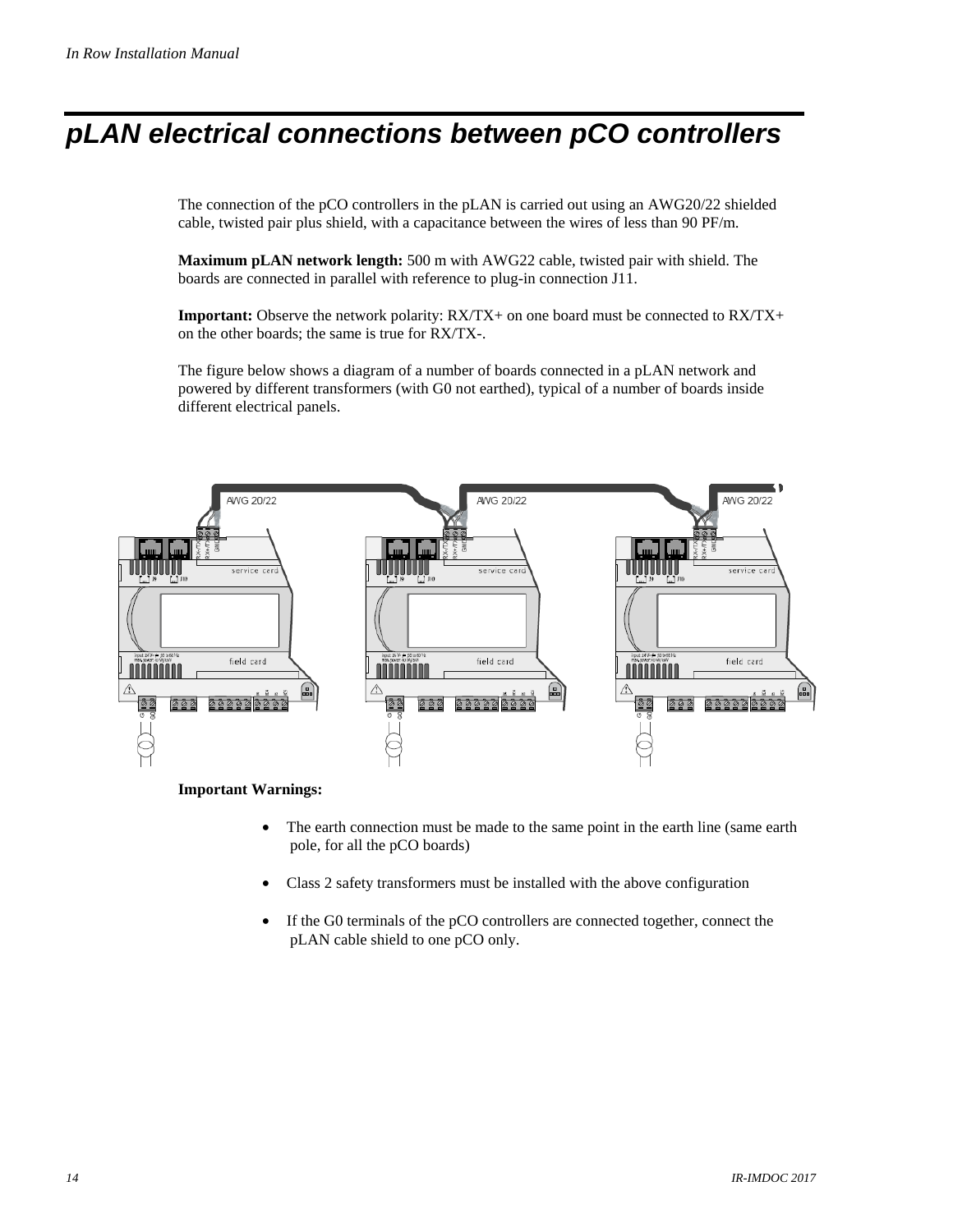### *Temperature (Rack) Sensor Installation*

- 1. Route the sensor through either the top or the bottom of the equipment
- 2. Secure the temperature sensor bulb in front of the warmest heat source in the enclosure. Do not secure in front of a blanking panel
- 3. Secure the temperature sensor cable to the front door of the enclosure at multiple locations using wire clips

The sensors must be installed where lack of sufficient cooling air is most likely. The optimum position of the rack temperature sensors will vary from installation to installation.

Servers that will most likely have insufficient or inadequately cooling air due to the recirculation of hot air from the hot aisle include:

- a. Servers positioned at the top of a rack
- b. Servers positioned at any height in the last rack at an open end of a row
- c. Servers positioned behind flow-impairing obstacles such as building elements
- d. Servers positioned in a bank of high-density racks
- e. Servers positioned next to racks with Air Removal Units (ARU)
- f. Servers positioned very far from the equipment
- g. Servers positioned very close to the equipment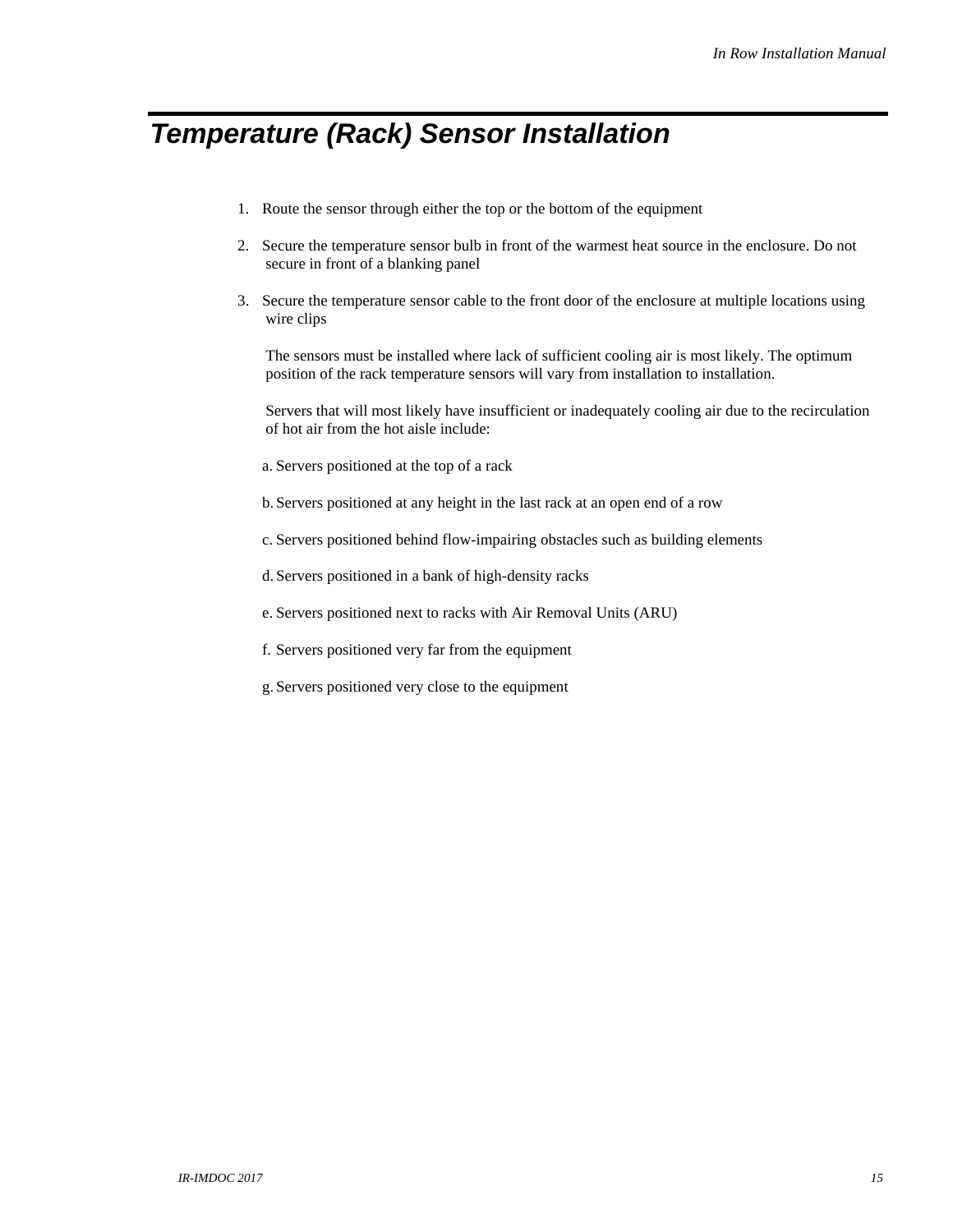### *Appendix A: Dimensional Drawings*

Drawing Title Drawing No.

SERIES IR – Dimensional Drawing IRC-CAB-IBM-BID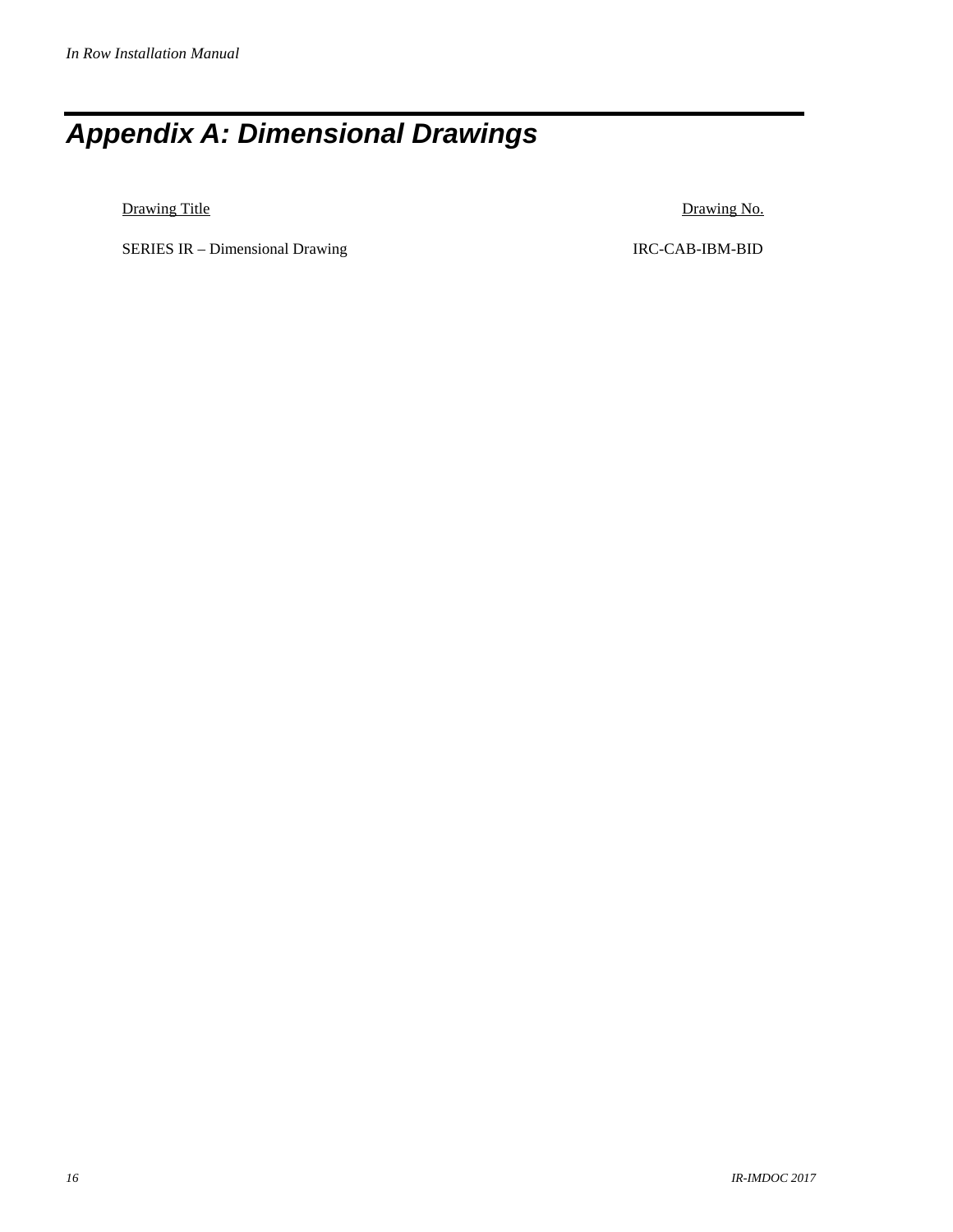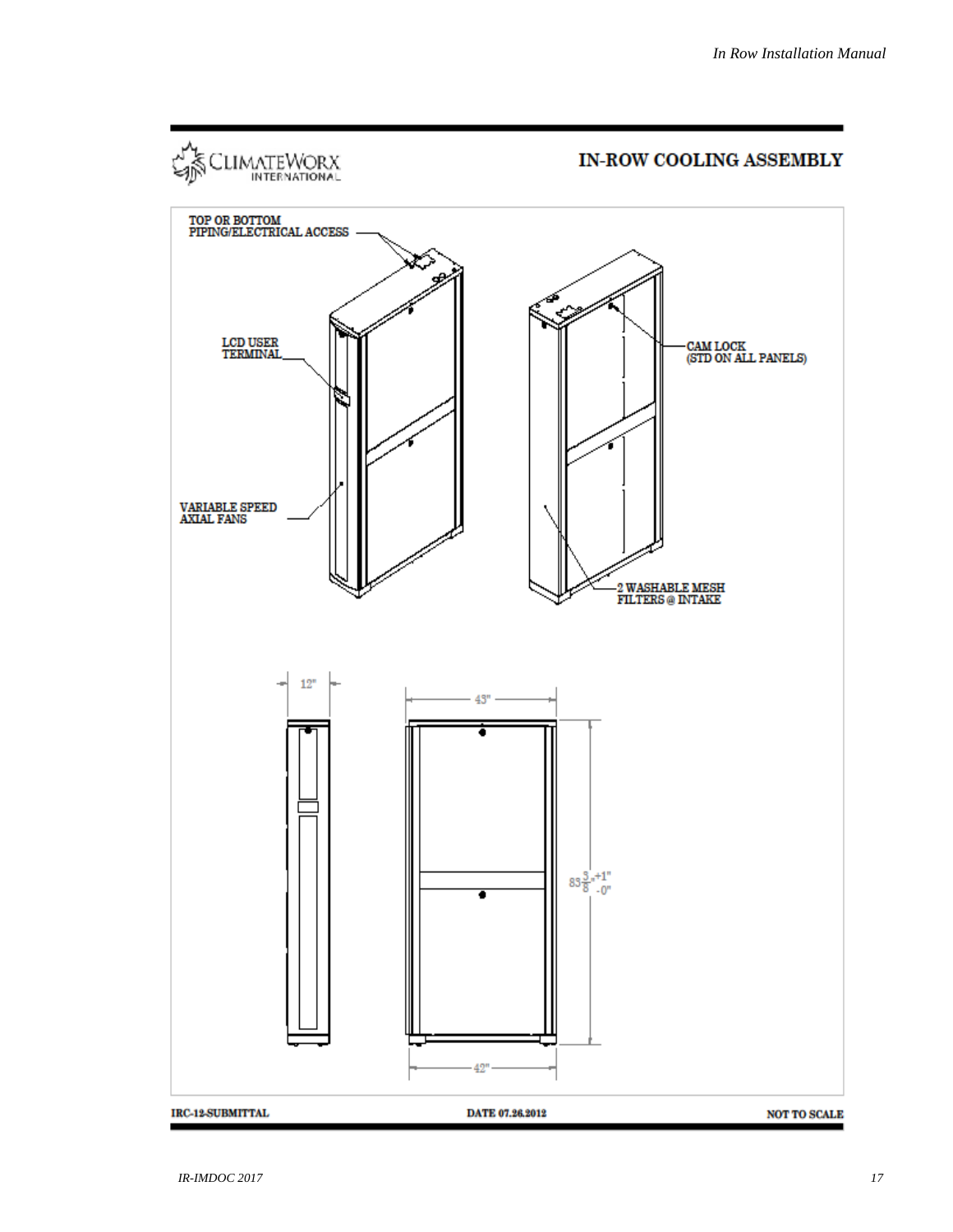## *Appendix B: Piping Schematic Diagrams*

| Drawing Title                              | Drawing No.         |
|--------------------------------------------|---------------------|
| SERIES IR – Chilled Water System Schematic | IRDS401             |
| SERIES IR – Air Cooled System Schematic    | IRDS <sub>101</sub> |
| SERIES IR – Water Cooled System Schematic  | IRDS201             |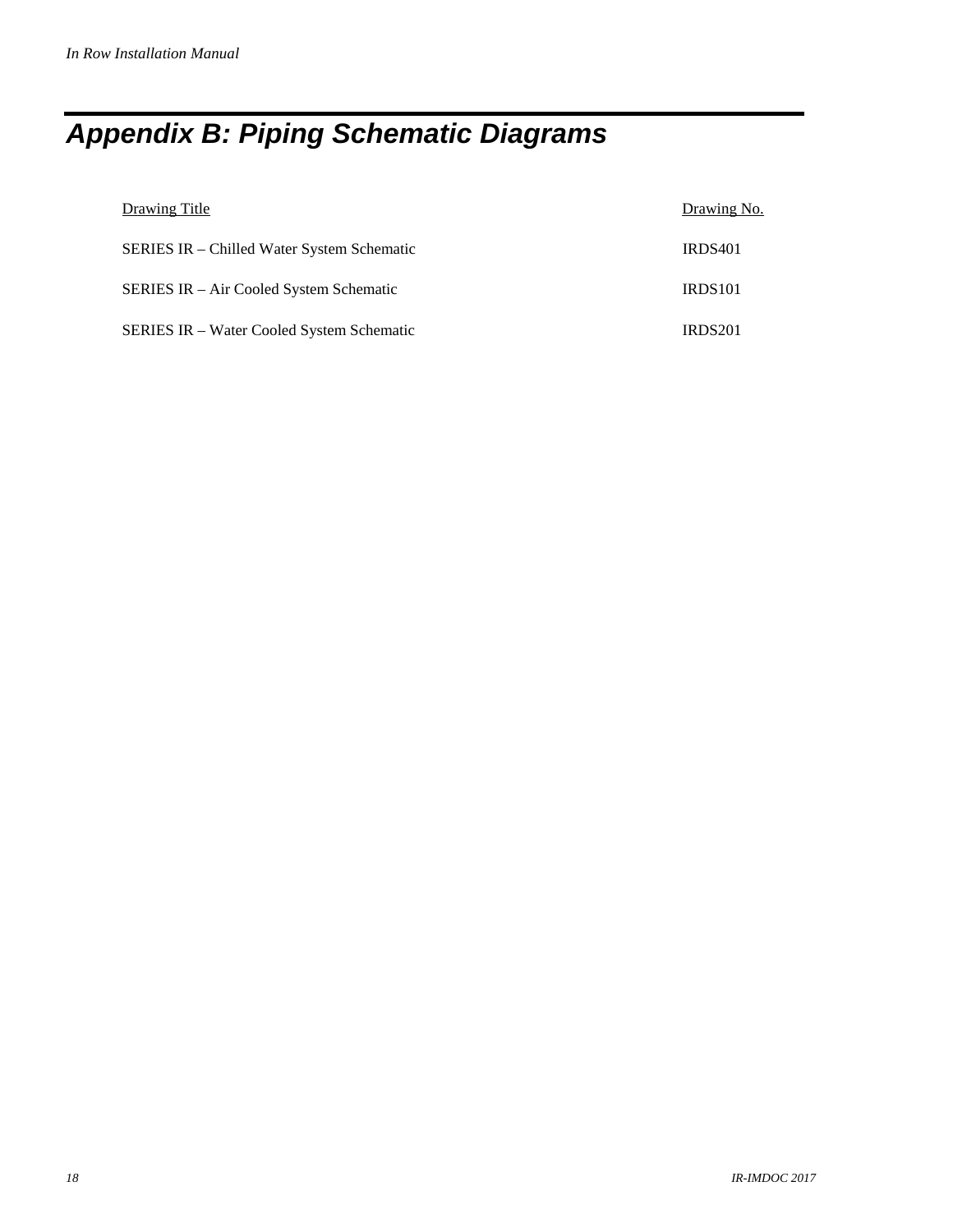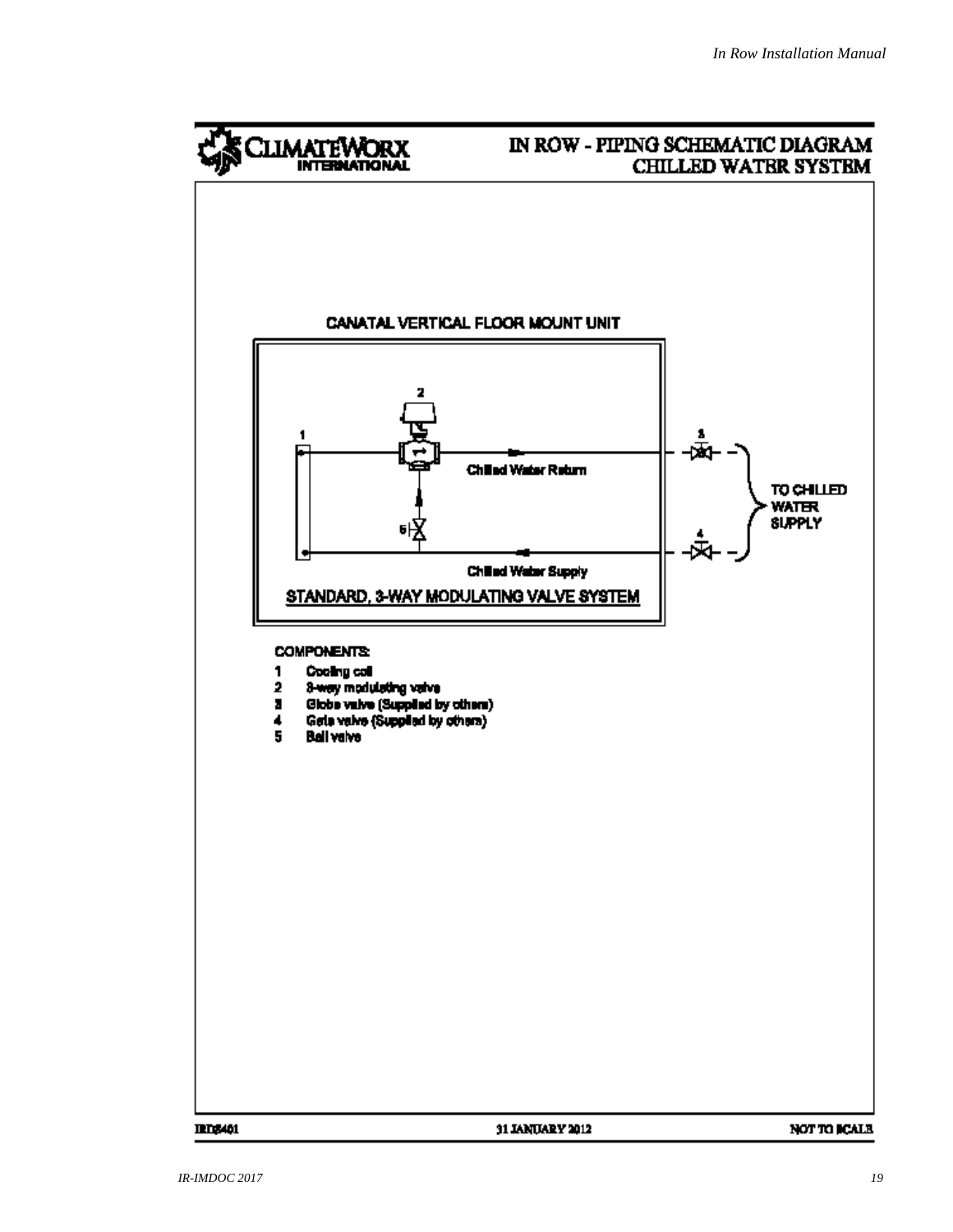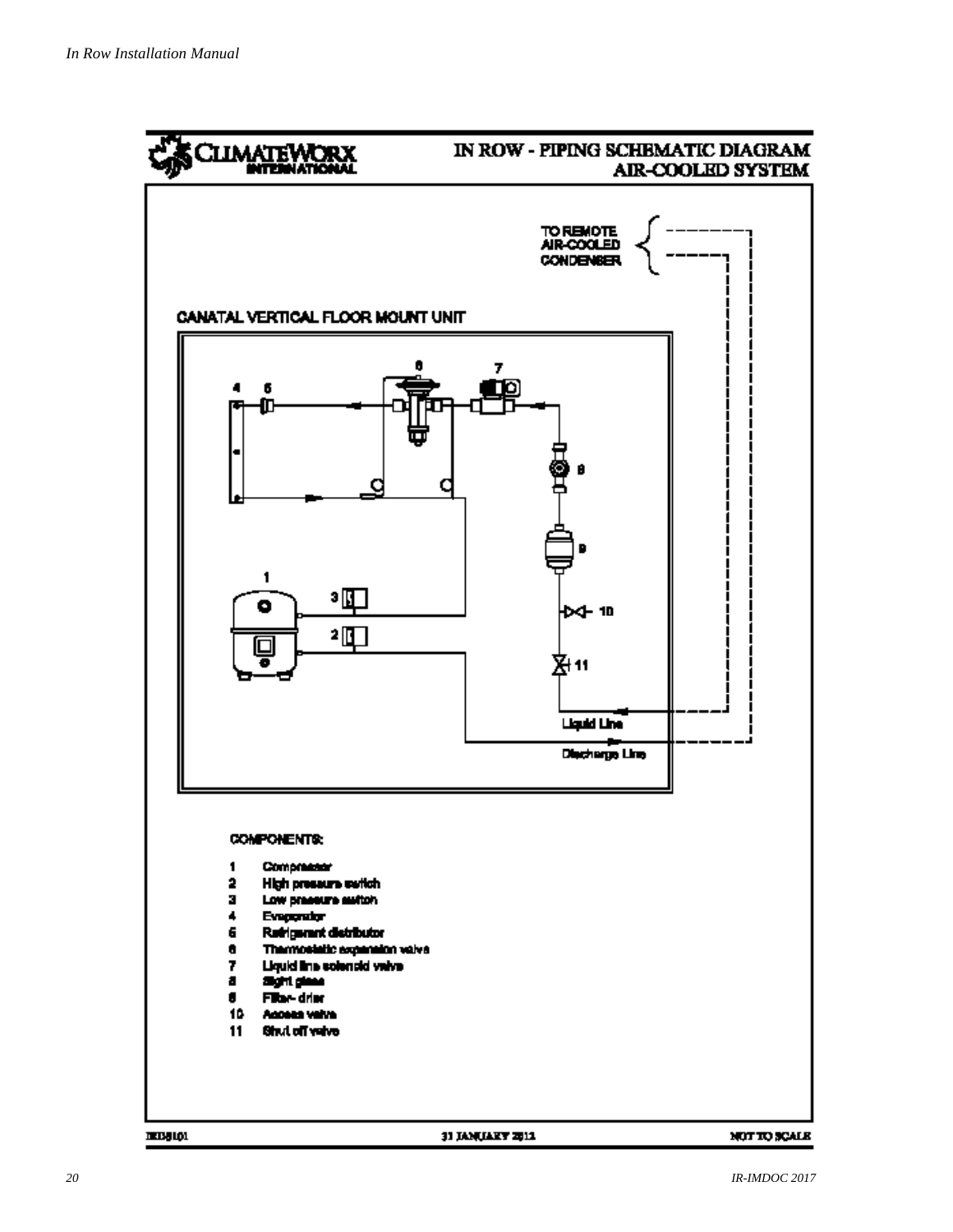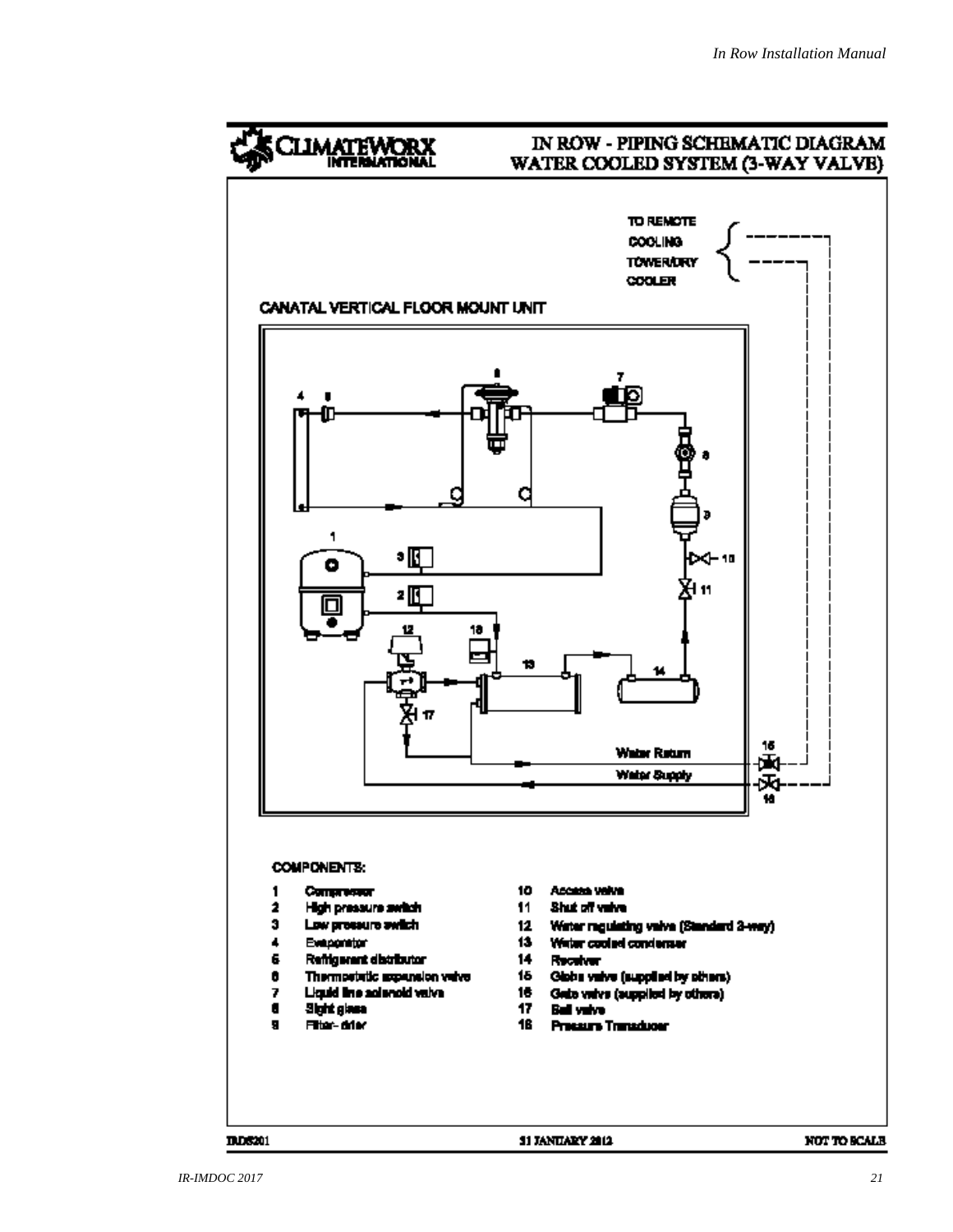*In Row Installation Manual* 

#### Appendix C: Electrical Schematic Diagrams

#### Drawing Title Drawing No.

SERIES IN ROW - Master Air Cooled Unit Control Panel IREDN101 (North America)